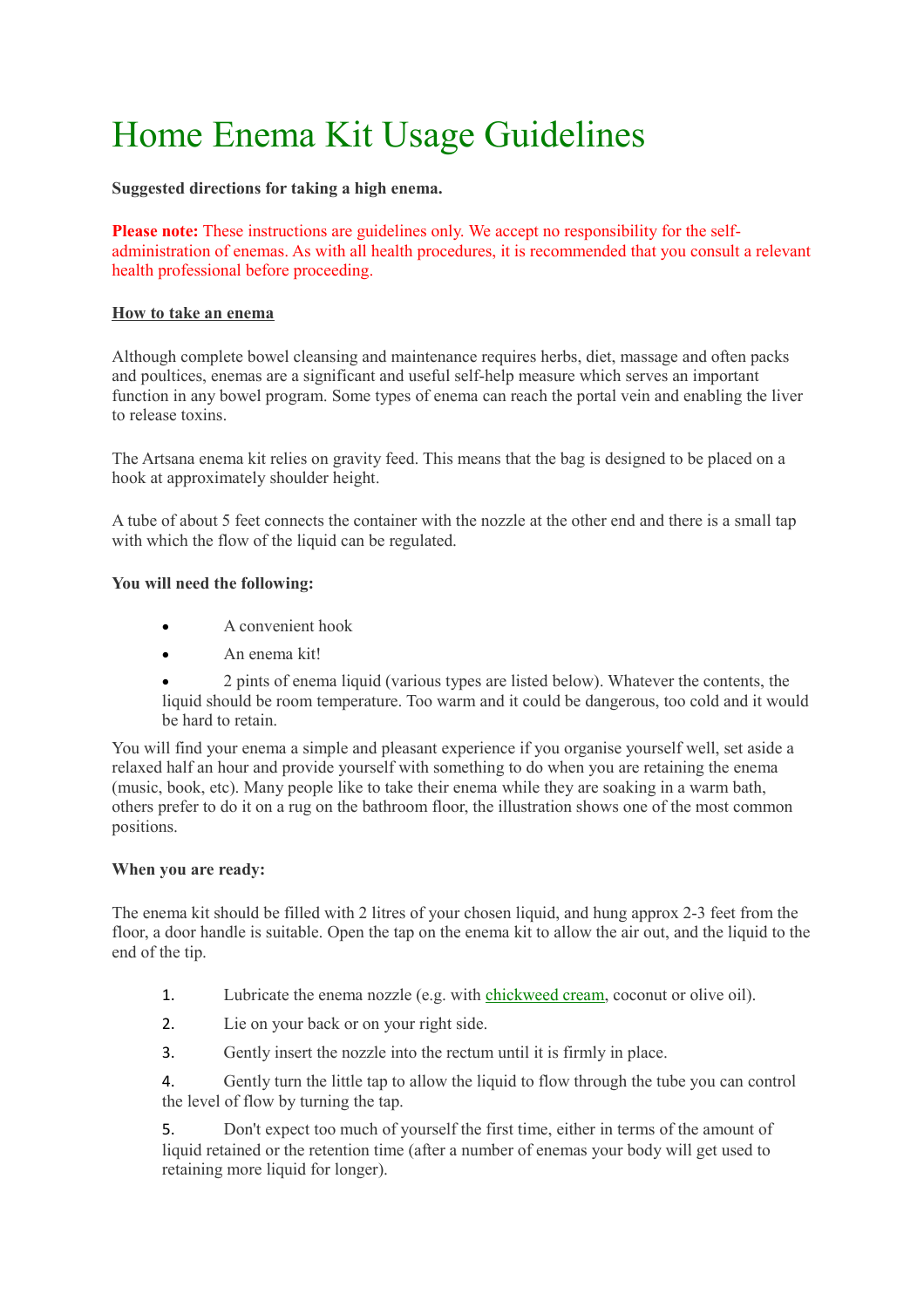6. Aim to retain about 2 pints for at least 10 minutes at the outset (your practitioner may have already advised you).

7. Sometimes the urge to release cannot be ignored and it is wise to let it go and begin again. As the bowel condition improves, it will be easier to accept and retain more liquid with a minimum of discomfort. The colon is a very large eliminative organ and is arranged internally like three sides of a large square. The aim is to let the enema liquid go up the descending colon positioned down the left hand side, along the transverse colon positioned from left to right under the stomach and into the ascending colon which goes down the right hand side. It will help to gently massage the colon in a clockwise motion and to change positions.

Lying on your right hand side, insert the anal tip ( this is the shorter tip in your kit ) approx 2 inches, or until you feel it is comfortable, turn the tap gently and slowly to allow the liquid to flow in. If you feel uncomfortable, turn off the tap and take some deep breaths, if you feel the need to evacuate, remove the tip and go to the toilet. After a few times you should be able to retain between ½ and 2 litres.